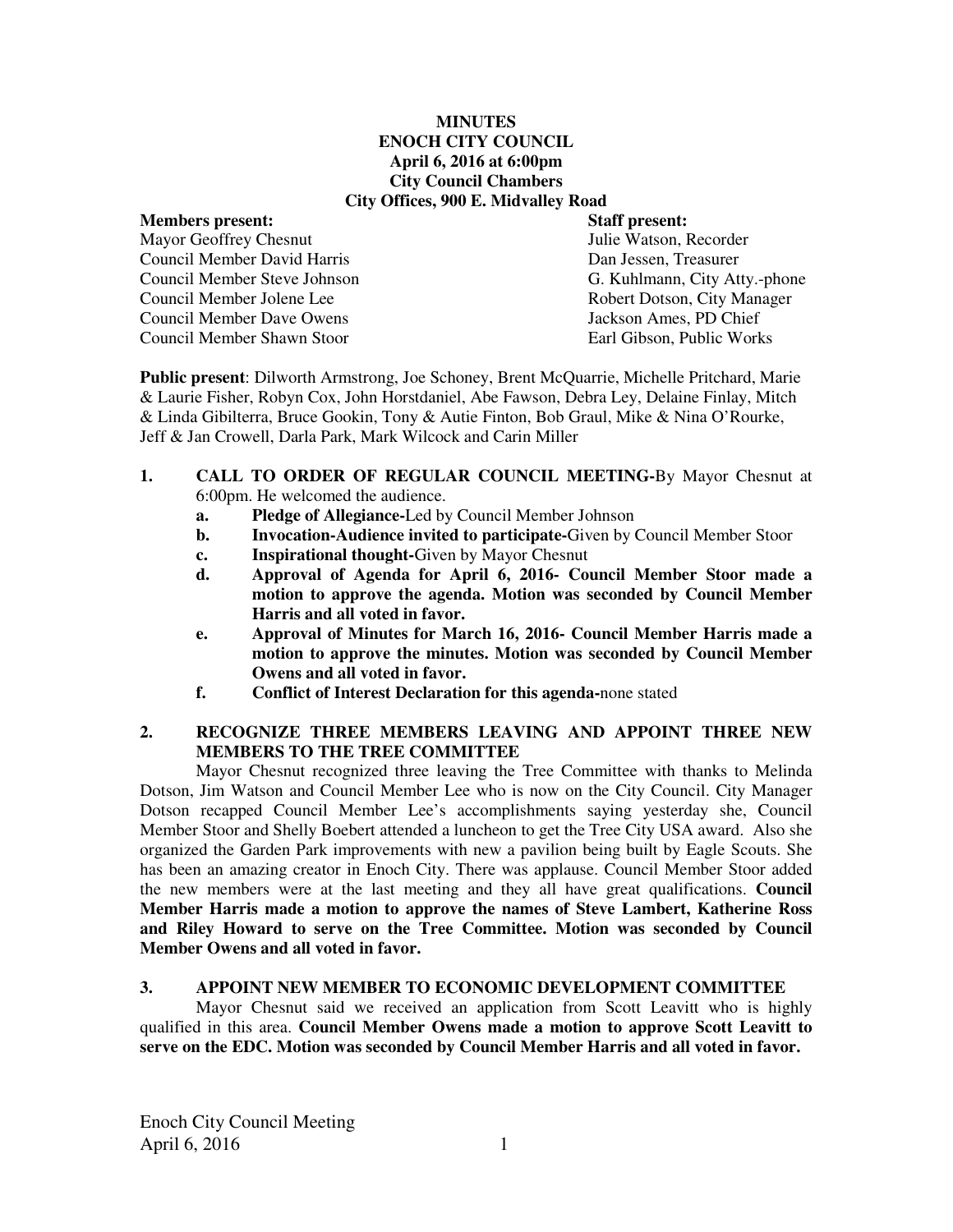# **4. PROCLAMATION FOR APRIL 19TH AS CONGENITAL DIAPHRAGMATIC HERNIA ACTION DAY**

Mayor Chesnut said he received a request for this action by letter from a mother whose child is afflicted with this ailment. She asked for this proclamation to raise awareness of this ailment because there is little funding. Mayor Chesnut gave more details of her request. He asked for a motion to approve the proclamation. Council Member Stoor noted that 50 other states have done this as well as Utah. **Council Member Harris made a motion to approve the Proclamation for April 19th as Congenital Diaphragmatic Hernia Action Day. Motion was seconded by Council Member Owens roll call vote was held as follows:** 

| <b>Council Member Harris-Yes</b>  | <b>Council Member Stoor-Yes</b>  |
|-----------------------------------|----------------------------------|
| <b>Council Member Johnson-Yes</b> | <b>Council Member Owens-Yes</b>  |
| <b>Council Member Lee-Yes</b>     | <b>Motion passed unanimously</b> |

#### **5. PUBLIC HEARING ON 2015-2016 BUDGET**

Treasurer Dan Jessen said two items came to his attention after he posted the budget. He said one was a pass-through item for the  $4<sup>th</sup>$  of July celebration. We had no budget and we received donations for the event and have to account for that. We received the donation as revenue and then paid it out. Also another party will donate to the fireworks and will pay them directly. Also Chief Ames had excess in the fuel budget and asked to move it to the equipment line item for \$4000. Dan added a concern with moving money around because it was mentioned previously that we don't have to spend excesses in line items. Changes do have to go through this process and he can't just move funds without this process.

**Council Member Harris made a motion to end the regular meeting and go into the public hearing for the 2015-2016 budget. Motion was seconded by Council Member Owens and all voted in favor.** 

Mayor Chesnut invited public comments on 2015-2016 budget asking residents to state name and address for the record. There were no comments.

**Council Member Harris made a motion to close the public hearing and reopen the regular meeting. Motion was seconded by Council Member Stoor and all voted in favor.**

### **6. RESOLUTION NO. 2016-04-06 A RESOLUTION TO APPROVE CHANGES TO 2015-2016 BUDGET AND CLOSE THE BUDGET**

**Mayor Chesnut asked for motion on the resolution. Council Member Harris made a motion to approve Resolution No. 2016-04-06, a resolution to approve changes to the 2015- 2016 budget and close the budget. Motion was seconded by Council Member Owens to approve the budget as discussed. A roll call vote was held as follows:** 

| <b>Council Member Harris-Yes</b>  | <b>Council Member Stoor-Yes</b>  |
|-----------------------------------|----------------------------------|
| <b>Council Member Johnson-Yes</b> | <b>Council Member Owens-Yes</b>  |
| <b>Council Member Lee-Yes</b>     | <b>Motion passed unanimously</b> |

### **6. PRESENTATION ON PROPOSED DEVELOPMENT CALLED PIONEER ESTATES ON MIDVALLEY ROAD AND HIGHWAY 91-MJB, ENOCH, LLC**

Mayor Chesnut said the individuals who own the property for which the zone change to M-R-2 has been applied for are here to present their plan. City Manager Dotson showed the proposed plat and examples of the homes that might be built there. Brent McQuarrie and Joe Schoney came up to say they purchased the property approximately ten years ago. When they did that they understood there might be an off ramp coming and they asked for commercial zoning. Since that time they have looked into different tenants and there was no interest. It has been farmed for last ten years. They propose a 42 lot development in the M-R-2 zone and they intend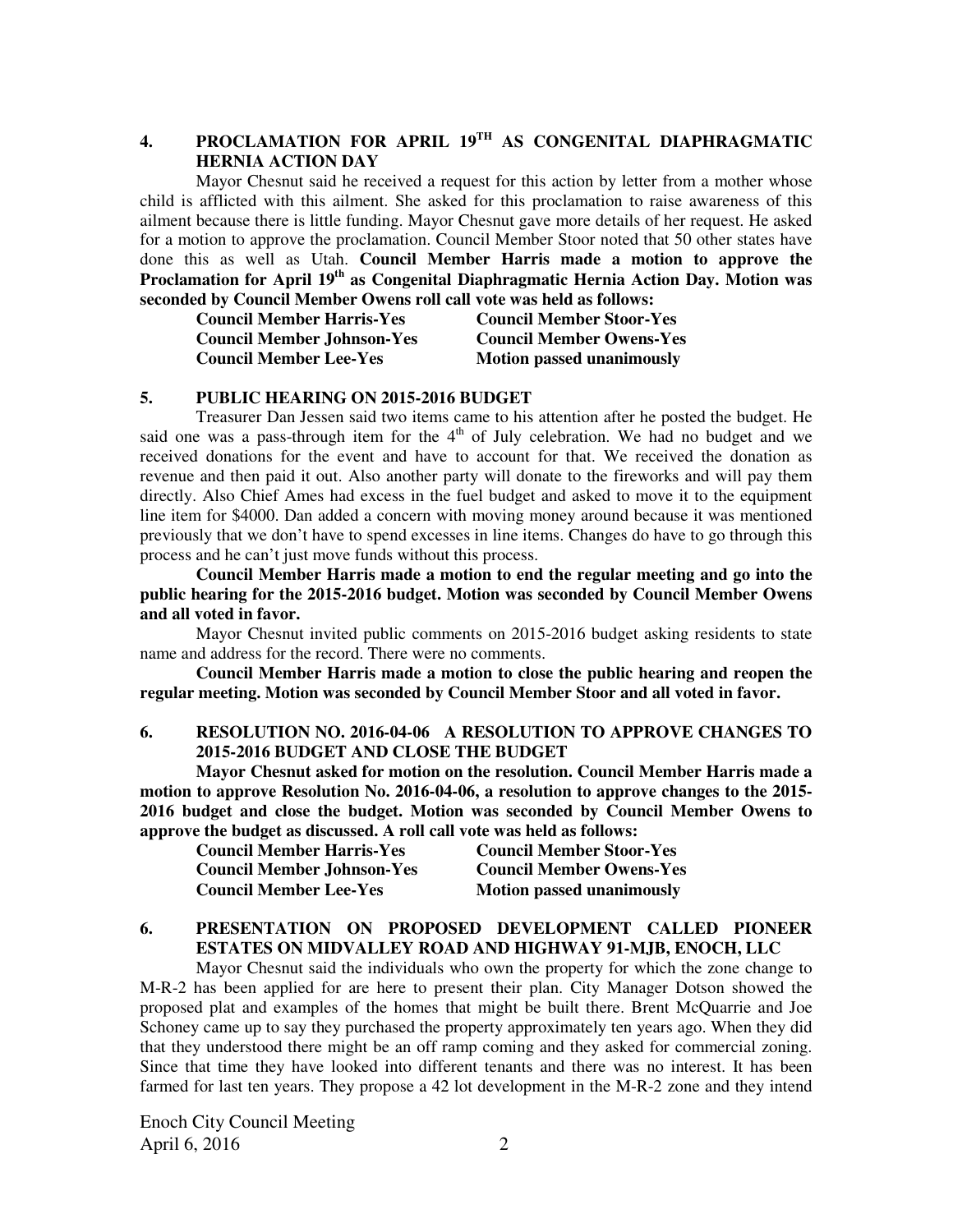to build single family residential homes. They know there have been concerns stated in public hearings and they would like to show the plat and answer the concerns. There will be two units per 22,000 sf. They propose single family detached units with garages similar in size to other homes in the neighborhood. That conforms with the locale and the only difference is the smaller lots which use less resources like water and other municipal services. There will be curb and gutter and all required subdivision improvements. The zoning allows for duplexes, townhomes and the like however they are not interested in building those because there is no market for that in Enoch. Joe said they have to understand this is about supply and demand and they see this type of home as high demand. Real estate experts have done studies for them. Their price point will be \$180,000 to \$195,000 starting price. Joe said he has been in the lending business for 25 years and he has a grasp of what people can qualify for. There is a void in the area for this type of housing. These will not be rental based properties and will conform to City standards. The front yards will be landscaped and there will be CC&R's. Brent said the drainage area for flood water is located under the power lines where buildings can't be placed. More engineering will be done to meet City standards and requirements. They asked for questions.

 Council Member Stoor asked about the corner on Midvalley and Highway 91. Joe said they are leaving it commercial for perhaps a convenience store or the like. Council Member Owens asked if this would be phased and they said it probably would be depending on demand. Dan asked if only one builder would build the homes. Joe said it would go faster to build out with more than one builder involved however they would be required to build the homes to the standards required. Council Member Johnson asked if there is a target market. Joe said he thinks young families. Most of the homes will be one floor so seniors would want that as the smaller lot size is easier to maintain. Council Member Lee asked about the pointed intersection and if that would be corrected. Joe said that would be rounded out and they will lose some land to do that but it will be better as a 90 degree intersection. City Manager Dotson pointed out how the correction would be on the map. City Manager Dotson added on drainage this retention pond area would be part of the comprehensive drainage plan the City is creating. They don't know those details yet however it will be engineered and may be a park like setting when not in use in times of flooding. Mayor Chesnut thanked them for the presentation.

# **7. PUBLIC HEARING ON ZONE CHANGE FROM REGIONAL COMMERCIAL (R-C) TO MULTIPLE RESIDENTIAL (M-R-2) FOR PROPERTY LOCATED ON MIDVALLEY ROAD OWNED BY MJB, ENOCH, LLC**

Mayor Chesnut asked for a motion to enter the public hearing. **Council Member Harris made a motion to close the regular meeting and enter the public hearing on a zone change from Regional Commercial to Mixed Residential for property located on Midvalley Road owned by MJB, Enoch, LLC. Motion was seconded by Council Member Stoor and all voted in favor.** 

Mayor Chesnut invited public comments and instructed the public to state name and address for the record.

Marie Fisher-4468 Pioneer said she is concerned about selling lots for manufactured housing. She wants assurance that does not happen.

Bruce Gookin-1470 Highland Trails asked about flooding and lot size and has all this been considered with coming water shortages too. *Developer Joe Schoney said they have the water rights to give the City as required and drainage will be engineered to City standards. It was noted new subdivisions are required to retain storm water onsite due to past flooding issues. Developer Brent McQuarrie said buyers would have the same concerns. Mayor Chesnut said he agrees pavement, curb and gutter moves the water faster and we are addressing that in our comprehensive drainage plan paid for by a grant to address flooding issues long term for the*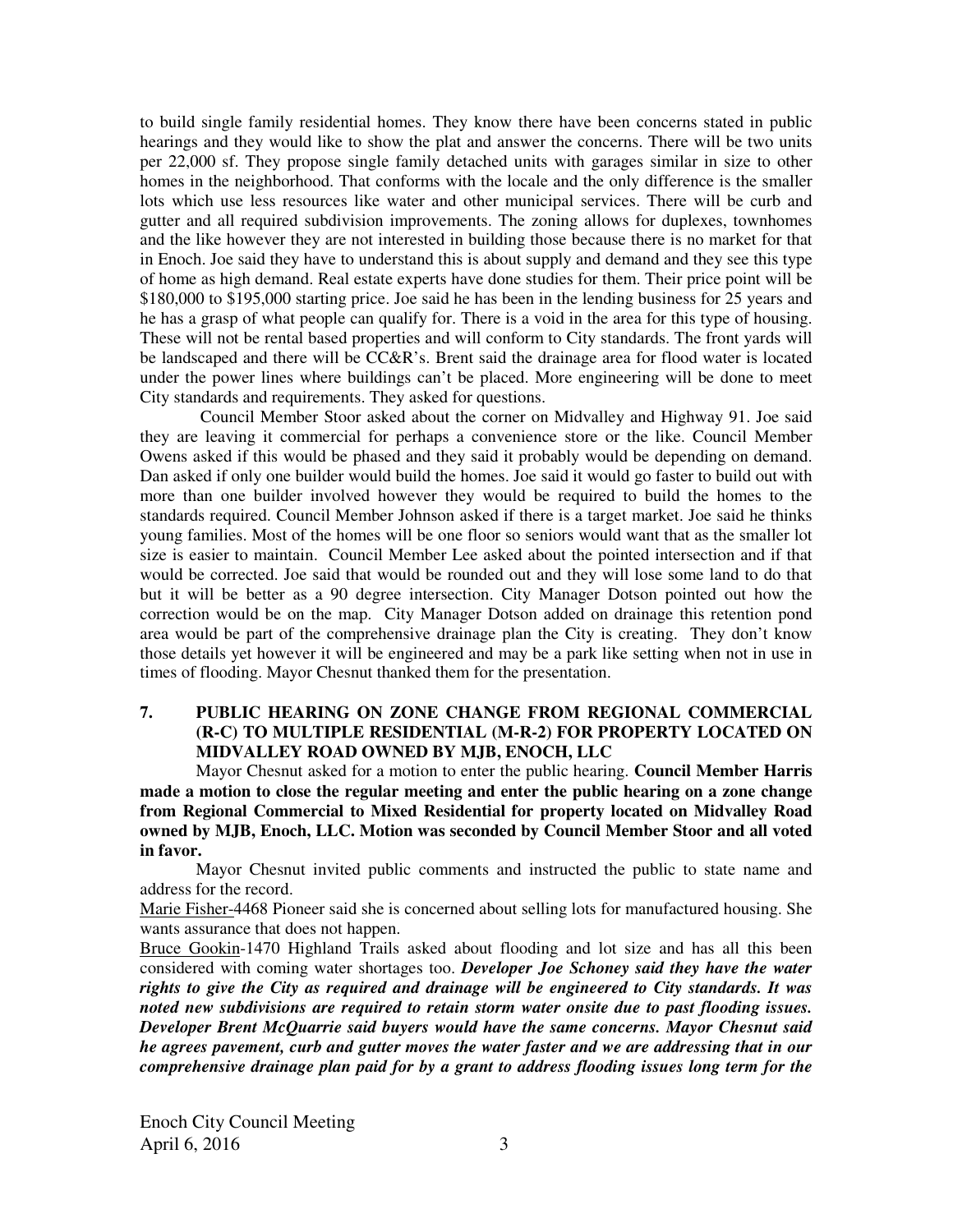#### *City. Mayor Chesnut said developers have to give the City water and would have to buy the rights if they don't have them. Joe Schoney confirmed they have excess water to give.*

Audie Finton-4749 Horseshoe Drive said *s*he trusts the City Council to make decisions in compliance with ordinances. They have to guarantee one acre foot per door will be given. Agricultural water is not the same as culinary and she trusts that has to be in place before this is approved. She expressed concerns about flooding. They bought here because this is a good community and you have to trust your leaders to be sure these things are handled. It will be a difference in the way N. Horseshoe Drive is with the M-R-2 zoning going in and she asked about a wall between zones.*City Manager Dotson said that requirement is for commercial zones and residential zones that butt up to one another but not between residential zones.* She said more people moving in would be a good thing for the tax base but she will hold the City Council accountable.

Delaine Finlay-4727 Horseshoe addressed those elected last November saying she moved here for the rural atmosphere and the feel of the town. This doubles the density.

Mitch Gibilterra-4670 Horseshoe Drive said they have been here a long time. If they allow this M-R-2 what will prevent others from doing the same thing and changing the zoning all over. Someone might want to put in apartments if we let them do this. Their property values go down and that is his concern. He has no problem with homes on quarter acre lots but this allows for townhomes. He had to buy the lot next to him to protect his house from encroachment.

Debra Ley of Midvalley Road said one issue will be with traffic with that many families moving into there. When she moved here it was rural and this doubles the density and is spot zoning. It sets a precedent for more of this. Many bought here for the rural atmosphere noting this was not originally in the general plan. She came for large property size and to have this so condensed in this area is a concern. M-R-2 is not a good zone and has problems. 22,000sf lots for two homes are allowed in this zone. She noted the City residents voted against quarter acre lots a few years ago and this should go out to the citizens again. This zone needs to be reworked by the Planning Commission. To just create this zone and plop it into an area where there are one-acre lots all around it is not good.

Mark Wilcock said regarding the density this is not doubling the density. They are going from 18,000sf lots to having two homes on 22,000sf lots. On half acre lots they could build 34 homes and in M-R-2 they can build 42 homes so it is not doubling the density.

Tony Finton-4749 Horseshoe Drive said since this started on the M-R-2 zoning his property value has gone down \$8000 in 30 days. The City is supposed to protect that. It was noted this is from Zillow. *Mayor Chesnut said there are a lot of private property advocates in the audience and they want to use the government to stop others from using their property***.** Tony asked in M-R-2 what stops them from putting in condos or townhomes and selling them to property management firms to rent out. *Mayor Chesnut asked who are you to stop them from using their property that way? He said during the election he was said to be one who would railroad property rights asking the audience if they believe in private property rights and why these developers can't use their property as they see fit.* Tony went on about rental property and the problems saying they say they will do one thing but there is no way to stop them from changing that. *Mayor Chesnut said his point is they own the property and they chose this use so who are we to stop them? Is it government's job to stop them from using their property? He wants to hear the public say government has the right to stop individuals from using their property. He agrees about the kind of community they want. He does not like to hear "we are for property rights" and then come to government to stop others. Mayor Chesnut said all they asked for is a zone change. They will build and sell what is in demand. Mayor Chesnut said again the the public is asking the Council to u***se** *government power to stop them from doing something on their property.* Tony said just make sure they do what they say they will. *Council Member Harris said we have to follow our own laws and this is allowed. Mayor Chesnut said they want M-R-2 and*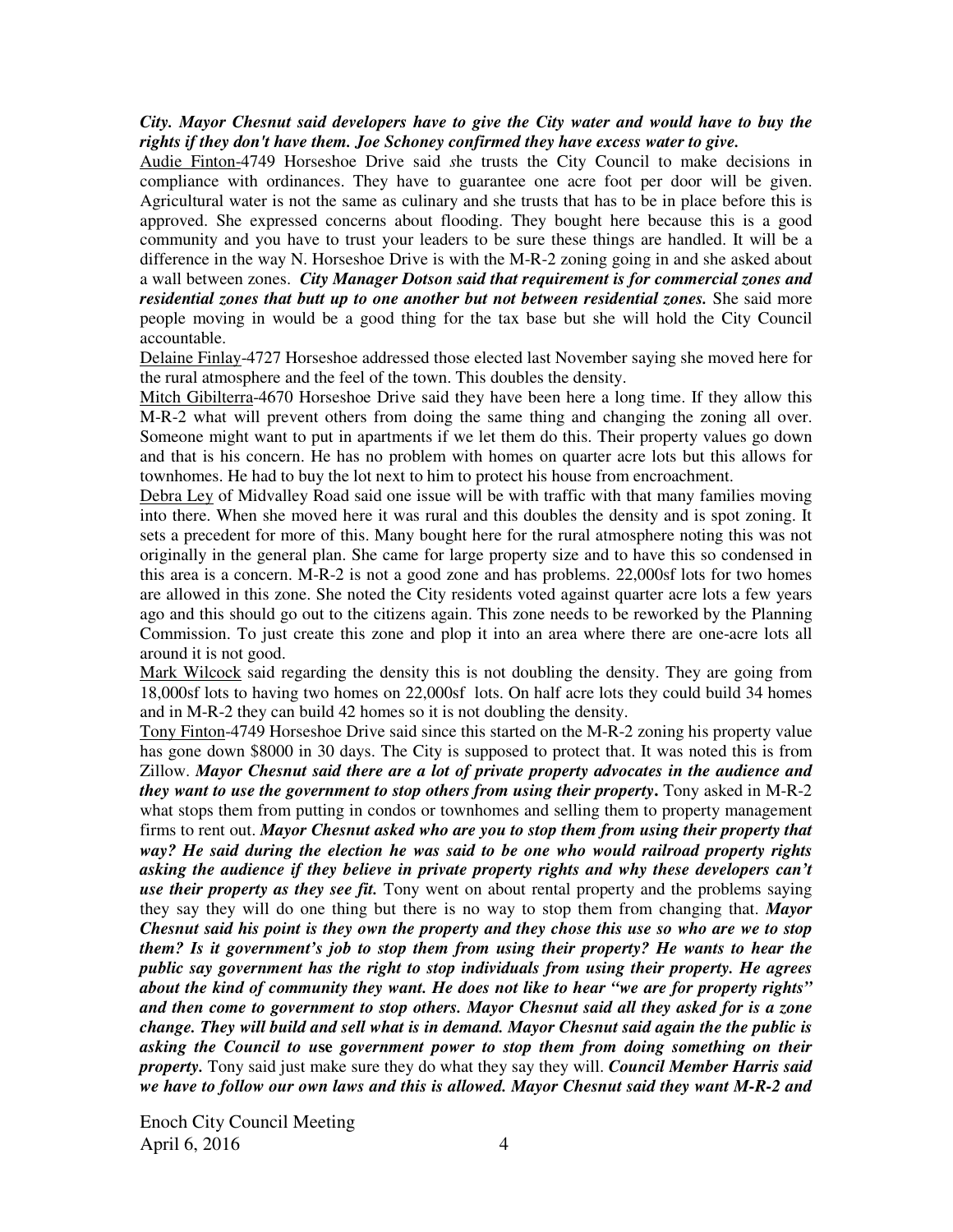### *they qualify under the statute for this zone change. Mayor Chesnut said his point is they asked for a zone change and they went through the process as outlined to apply and they are entitled to get the change. They own the property and they can do that.*

Debra Ley said you follow what you create in zoning. Cities zone areas and the Zoning Ordinance is a law to tell us what to do with our property in that zone. As the zoning reads they may do something else other than what they said they would do. She said we voted you in so that you would make reasonable decisions to help our community be a cohesive community. When many come together and talk about what they want the City Council needs to hear the community. They bought the land to speculate and they are doing that now. *Mayor Chesnut said approval of a zone change does not mean the train has left the station. Their proposal is tentative and is not required at this time in the process.* Debra said we have to look at the zone and way it is written. Right now anything goes there. Her point is the City should rewrite this. *Mayor Chesnut said he does not disagree and he does not want high density here either. This is a zone on our books as it is currently written and if we don't approve the change we are using government power to restrict their use of their property. The public here is saying use government power to stop them from using their property.* Debra said they argued against this before and they get railroaded every time someone wants to make smaller lots. *Mayor Chesnut said we may need to work on this in the future. They are asking for M-R-2 as it now exists. The question before the City Council is a "yes or no"vote on M-R-2 as it is now written. We are not approving the subdivision, only the zone change.**Mayor Chesnut said this has been a good discussion. The property owners now know what the neighbors are saying about it. A lot of people advocate that government shouldn't have certain powers but if it is convenient for them they want government to interfere. Mayor Chesnut said his point is to be consistent on the role of government.*

Audie Finton said they may not know the proper form to present this. Ordinances were made long before they came here and anyway the property owners have to make money. As a City body you have made ordinances and zoning and she expects them to do what they were voted in for and uphold the laws. *Mayor Chesnut said he apologizes if he was being condescending.* 

John Horstdaniel said he is on the Planning Commission and he has been on it through this property zone change from residential to commercial and now this request for M-R-2. His position is we should take a look at changing this zone as 62 residents are opposed to M-R-2 for various reasons. When this came to the Planning Commission there was an issue with similar circumstances up north. He told about a Walmart wanting to build on the site of an abandoned school property and the neighbors are opposed. He brings this up saying it is not identical but similar and as a Planning Commission they had to bring the recommendation forward to the City Council however he wanted to see what happens up there before we do this.

Marie Fisher asked if there is a different zone that will accommodate the property owners. *It was noted this is what they applied for based on what they want to do.* 

Bob Graul said when he bought in Enoch it was with the understanding the government did control what he did with that land. It was half acre lots. He does not like having a big lot but he would not try to break it up. There are established zones to do two things; oversee orderly development and conservation of resources. He cited the geological issues with water draw down in the aquifer. His point is he understood the use and there are ways to change zones however the job of the City Council is to protect people and resources already here.

There were no other comments. Mayor Chesnut thanked the residents for coming out tonight saying we have to talk about this and have a safe discussion in meetings. He respects their opinions. We don't always agree but we value other opinions. He also thanked Mr. Tryon for his work and suggestions for future consideration.

**Council Member Harris made a motion to end the public hearing and return to the regular meeting. Motion was seconded by Council Member Johnson and all voted in favor.**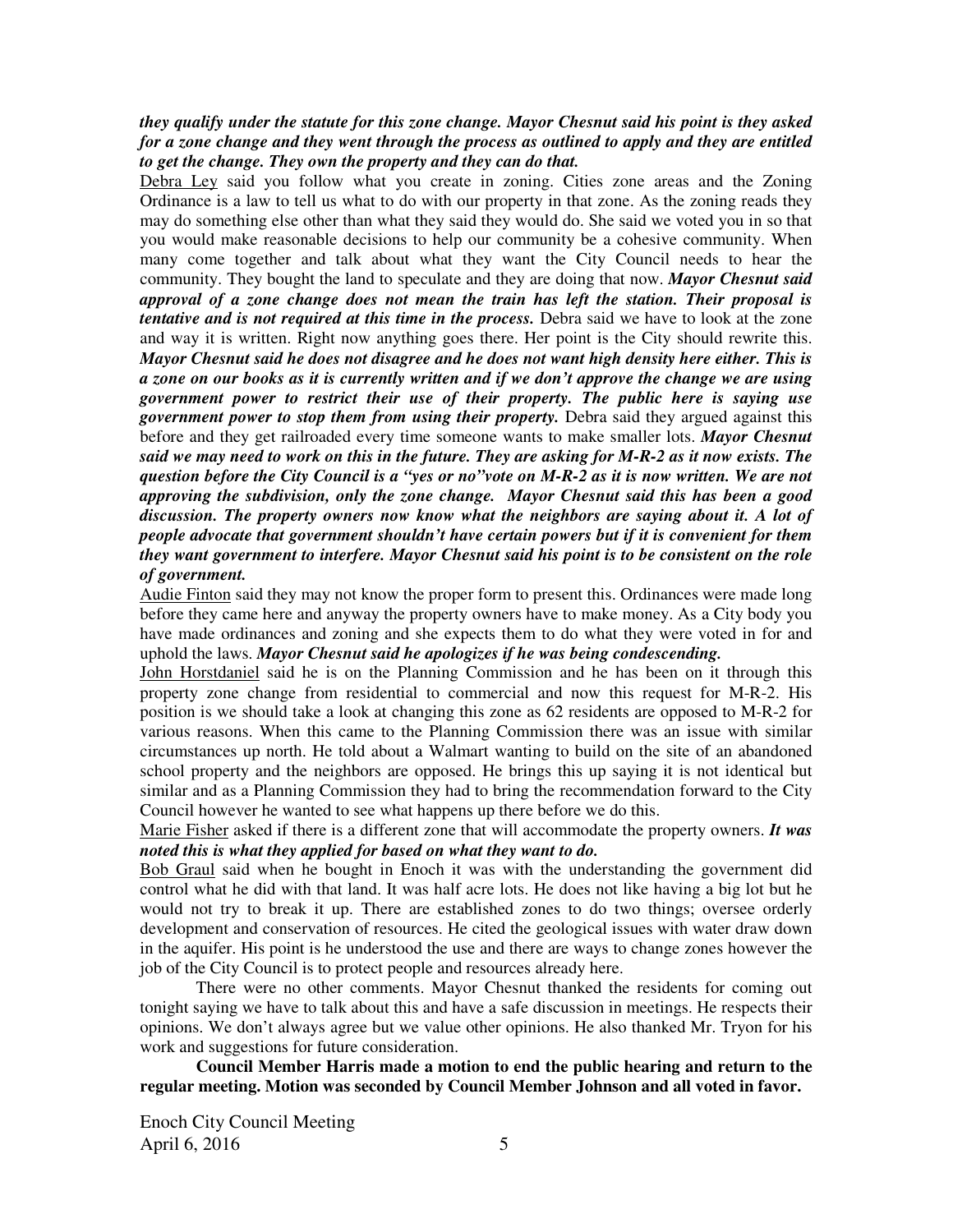# **8. ORDINANCE NO. 2016-04-06 AN ORDINANCE APPROVING THE ZONE CHANGE FROM REGIONAL COMMERCIAL (R-C) TO MIXED RESIDENTIAL (M-R-2) FOR PROPERTY OWNED BY MJB, ENOCH, LLC LOCATED ON MIDVALLEY ROAD AND HIGHWAY 91**

City Attorney Kuhlmann who was participating on the phone said he was making notes and wanted to comment on the discussion. He said he is concerned with comments regarding the plat submitted which has nothing to do with this request. It is irrelevant to the zone change request. The issue is we have this zone available and would this piece of land be a good location for this use. If approved anything that is allowed in the M-R-2 zone could go in. He said the Council has to consider zoning only and not any subdivision plan. At this point the other thing is that public comment is essential and needs to be taken into account. In zone change applications public clamor can be considered but there are vested property rights to consider too.

Council Member Harris said having been on the Planning Commission for years his initial thoughts are to decide if this is appropriate for this area to go from commercial to residential. He said a lot of thought and work went into the zoning plan by the Planning Commission and EDC and this is an appropriate place for a commercial zone. We do not have a city center and there are not very many really good organized areas for commercial zones. When he ran for office he advocated enticing business to come in. Now we are looking to change from commercial and jump right over R-1-18 and go to a higher density residential area as allowed in M-R-2. He gets it that commercial does not work here for the owners at this time. He added he hates to lose this commercial zone in terms of the appropriateness of the location and he thinks it is better as commercial although no one has bought it for commercial use to date. He wonders now if the public would have heartburn about a commercial development going in there. It will be developed into something and we will enforce the regulations on flooding and all those type of concerns in the subdivision process. Council Member Harris said he prefers it stay zoned as commercial.

Council Member Johnson said he is dismayed in the cause of freedom that so many are opposing him on property rights. The whole issue has been approached from a negative standpoint and there have been all kinds of assumptions of all sorts of bad things coming in there. He said that is not at all true under any circumstances and especially at this price range. He is for pure property rights and has expounded many times on the evils of zoning. He has given many examples of that and can show cities can prosper without zoning. This will be nice for those with issues about large lots. We should create a quarter acre lot zone. Let people have freedom on their property. He went on that if given freedom he believes people would not choose to build undesirable type buildings next to their neighbors. That is why freedom works. This whole issue is due to the lack of freedom. He quoted some different sources on the proper role of government which is to protect freedoms. We should consider the prior vote against quarter acre lots. People bought with certain expectations and are relying on us to ensure that those values stay.

Council Member Owens said on the agenda we are looking at the request for the zone change. Regardless of personal opinions he hears what the residents are saying. Council Member Owens asked Council Member Harris if he understands correctly that when an application goes to the Planning Commission that they look at the question of if the requirements were met. If so they have to give a favorable recommendation or a negative one if not done right. Moving forward the City Council has the opportunity to look at the law and emotions and comments. To say M-R-2 in its definitions may not be correct is one thing but we can't just change the law in midstream of an application. They applied for this zone as it is currently written.

Council Member Harris agreed what is in the ordinance now is what we abide by. Any changes would apply to future applications. Council Member Stoor asked if we tabled this could we ask them to resubmit another application. City Attorney Kuhlmann said we are bound by the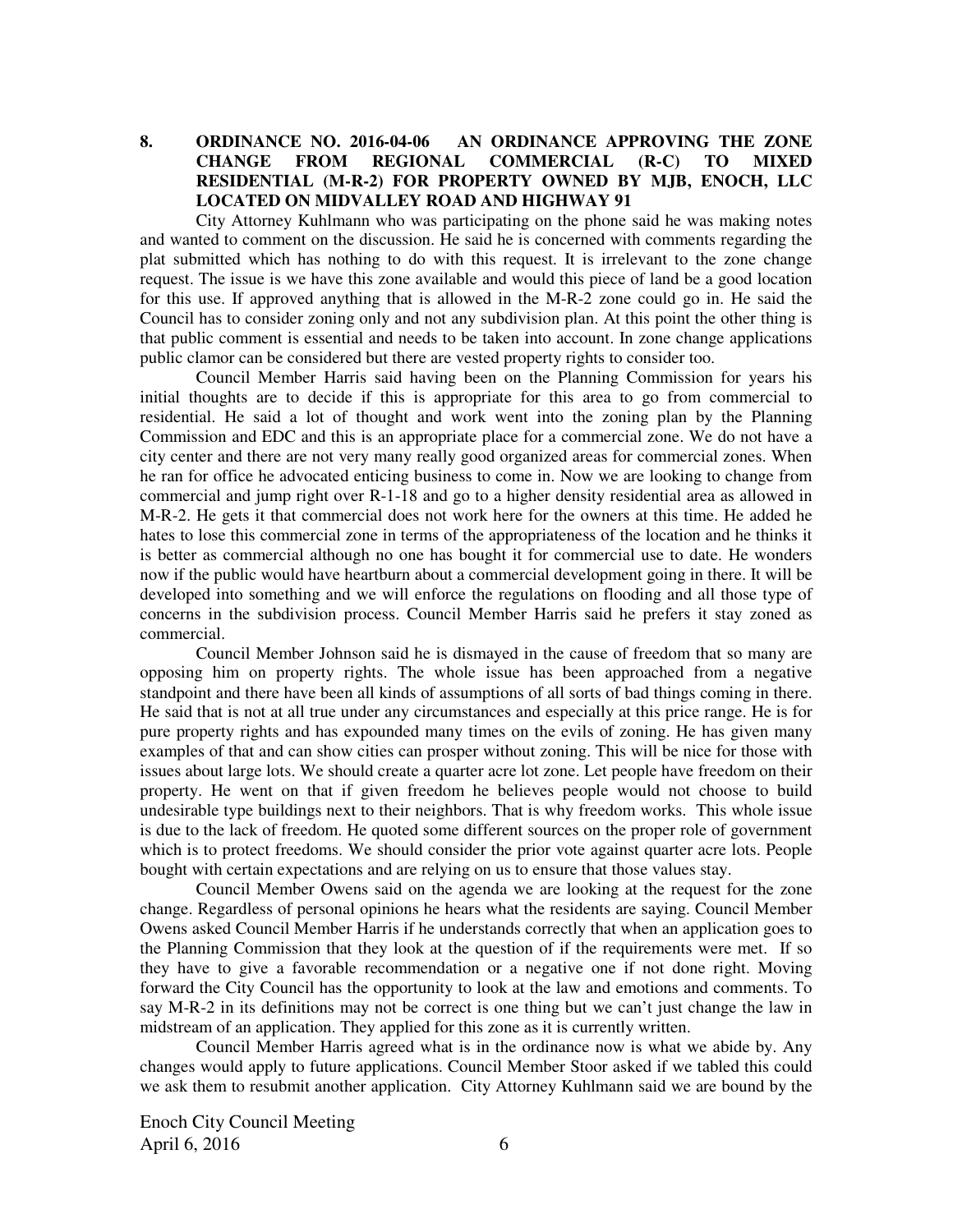law as constituted in the current application. We can approve it or not. This is not to do with the site plan or anything else. Council Member Johnson said the Planning Commission only looks at the process. City Manager Dotson clarified to say he has been talking to the private property rights ombudsman and after much discussion he is coming to talk to the Planning Commission and City Council soon regarding their duties and the meaning of administrative and legislative actions. He gave a synopsis of administrative and legislative actions by government bodies. On this application the Planning Commission sent it to the City Council with an unfavorable recommendation for the zone change even though the application was done right. When they come back with a subdivision plan then they act administratively and they make a recommendation that the subdivision process was done right and City Council is required to approve it because property rights are vested rights. He explained the State Legislature is trying to take away the local government's ability to act as a legislative body. When you get a subdivision application you have to pass it if it follows City laws. City Manager Dotson said this application is vested unless the applicant withdraws it. If they table this and come back with a new zone or change the current M-R-2 zone for this application they would be breaking State law. You cannot change the rules when the interest is vested by an application.

Council Member Stoor said with M-R-2 as it is now written they could do other things than what they said tonight which is the biggest objection. City Manager Dotson clarified that 22,000sf is not the lot size. It is 22,000sf is the required property size for twin homes, townhomes or whatever in M-R-2. One lot can be smaller and one lot larger in this zone. He gave the property owners that information and our attorney concurred it is 22,000sf total for twin or town homes. It is not a "22,000sf" lot but total property for two homes. They still have to meet with all set-backs and other requirements. It does not say the lot will be 22,000sf for two homes. That is a misconception.

Council Member Johnson said there is a need for homes like this in Enoch. They look like they will be attractive and the property owners intend to have a nice development. One major concern is flooding and that will be addressed with the subdivision process. Council Member Stoor said this will be an asset to the community and offers options. Council Member Stoor added he does not want to drag it out. If it was his property he would want to build something on it and this is with the understanding the actual approval of the subdivision is not tonight. Council Member Lee said she is having trouble with this because it is pivotal in that something changes or not but that is not the whole issue. She asked the owners if the M-R-2 zone was the only thing they could live with for this property. Joe Schoney said they looked at different options and spent money on what would work and considered the needs of the community. The property shape is odd to begin with and this plan works for that. This zone fits the highest and best use of the property. Council Member Lee said Mr. Tryon's letter confused things a bit with his suggestions for future zones or changes to M-R-2. This is the only option available within current guidelines. Joe added they looked at townhomes but that does not work for them because they do not sell in this community. There are no conveniences in Enoch. People who buy condos and townhomes want nearby conveniences. They don't want to live way out in Enoch with no services. This is an economical decision based on what will sell. Council Member Lee said she enjoyed this back and forth discussion and she would prefer R-1-18 but that is not what they applied for.

**Council Member Johnson made a motion to approve Ordinance No. 2016-04-06, an ordinance amending the general plan land use map and the Enoch City ordinance zoning map by changing the zoning from Regional Commercial (R-C) to Mixed Residential (M-R-2) for property owned by MJB-Enoch, LLC. The motion was seconded by Council Member Stoor and roll call vote was held as follows:** 

**Council Member Harris-No Council Member Stoor-Yes Council Member Johnson-Yes Council Member Owens-No**  Council Member Lee-Yes Motion passed 3 to 2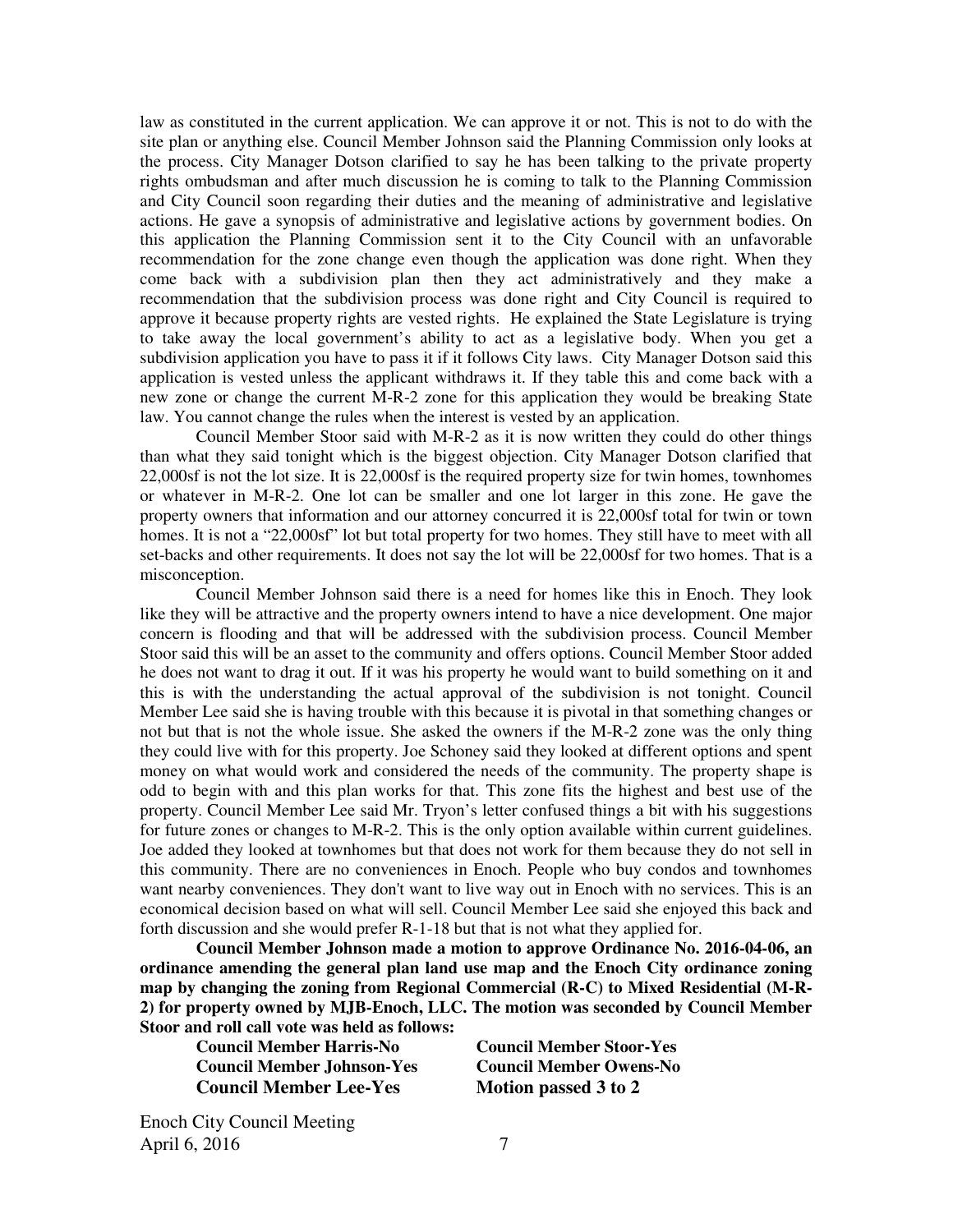#### **9. DISCUSS RENAMING THE WEST PORTIONS OF RAVINE ROAD**

City Manager Dotson said the process to change a street name requires passing an ordinance to rename the street. It was noted Staff needs direction on the name change for the ordinance which will be on the next agenda after the name is chosen. Council Member Harris recapped the abandonment of portions of Ravine Road saying some portions still exist and should be renamed. The 15 homes on Ravine Road in The Ridge Subdivision will remain as Ravine Road. The abandoned portions do not meet up with the other part of the road so a name change would clarify things especially for emergency services. It was noted one family lives on the portion of road to be renamed and that is the Dykstra family. They are the only ones who would have to change their address. Council Member Stoor suggested Iron Works Lane or perhaps Dykstra Lane. We could contact them to see what they prefer Council Member Owens said. Council Member Lee said long term it is hard to name a road after people rather than more historical things such as Iron Works Lane which denotes a nearby historical site. Council Member Harris proposed this be an agenda item for the next meeting to discuss either Dykstra Lane or Iron Works Lane as the new name. Council Member Owens seconded the motion for the agenda item and all voted in favor. Staff will notify the resident involved.

#### **10. DISCUSS/TAKE ACTION ON LIBRARY-BOOKMOBILE**

City Manager Dotson cited the memo in the packet adding the news article that came out today was in error. He explained his role in bringing attention to how funding was calculated, assessed and distributed and the issues with it. The County Commission met a week ago and they talked about how to fix the perceived "illegality" of the tax collection of the library funds. City Manager Dotson gave more details about municipalities that maintain their own libraries like Cedar City and Parowan. In Enoch, the City owns the library building and pays a portion of the utilities. The State owns the library contents and the Bookmobile which is housed at the Enoch location. The State Library has an agreement with Iron County. It is not between Enoch and Iron County. State Code allows the library mil levy if there is an inter-local agreement. There is a difference of interpretation among attorneys regarding this. There is an "implied" inter-local agreement for how this has been done since 1954.

Because there is money involved Dan will meet with Iron County and Cedar City on accounting issues. Our attorney has been asked to meet with other attorneys for the inter-local agreement. Currently the only agreement Enoch has is with the State for the library building we own. Council Member Stoor said the public perception is that this is the Enoch City library and it is not. City Manager Dotson said he will talk with the State Librarian and keep the Council informed.

### **11. PUBLIC COMMENTS-**none

### **12. CORRESPONDENCE-**none

### **13. COUNCIL/STAFF REPORTS**

Chief Ames said Ryan Horton who was recently hired started on March  $28<sup>th</sup>$ . He is doing well and we are glad to have him. He is still riding with one of them for now learning the area and procedures. They are busy and there have been a lot of child abuse cases lately to deal with.

Earl Gibson said the Public Works crew is getting spring clean up done and getting the parks ready for good weather. They are occupied doing routine maintenance work.

City Manager Dotson described a recent policy change as the first one the City Council did not have to review after the recent resolution. The change was involving how time is kept for "exempt" employees who are "salaried" employees. He explained the change to comp time for